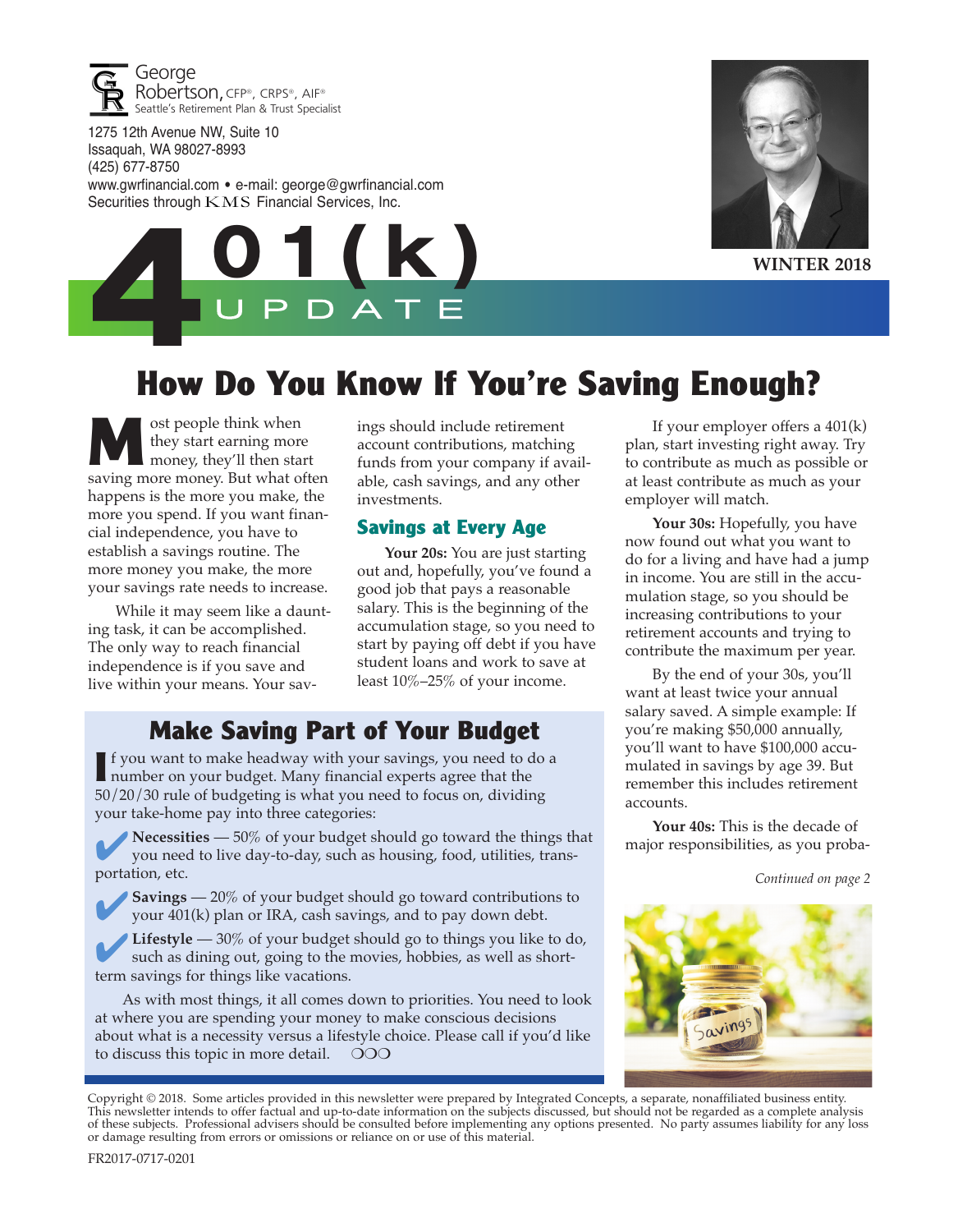#### **How Do You Know?**

bly have dependents. Your income has most likely increased as you climbed the ladder at your job or moved to a new one. And even with the increase in expenses, you'll need to also be increasing your savings rate.

By the end of your 40s, you should have saved four times your salary. You will want to now be maxing out your contributions to retirement accounts, as well as monitoring your investments for performance.

**Your 50s:** You are now at your peak earning years and your saving rate should be at its highest. Your expenses are still pretty high; but by the end of this decade, you will most likely be an empty nester, and your expenses should decrease.

By the time you reach 59, you'll want to have saved seven times your income. Monitor your investments so you can make adjustments to increase your returns.

**Your 60s:** You're getting close to or have retired. Your mortgage may be paid off and expenses have decreased. Your saving should be at its peak, which is 10 times your income prior to retiring. You can now start to relax as you will receive distributions from your retirement accounts as well as Social Security. You'll need to make sure that you are informed about distribution requirements of your retirement accounts.

**Your 70s and beyond:** Now all of your expenses are being covered by your retirement account distributions and Social Security. Hopefully, you have saved well and are reaping the benefits of all those years of saving.

#### **Watch for These Warning Signs**

As you go through the journey

# *Continued from page 1* **Watching Your Stocks**

**NO matter how often you**<br>prefer to monitor your<br>stocks' performance, there prefer to monitor your are certain items you should consider. Here are five things to review:

4**Earnings** — Pay attention to each company's quarterly and annual earnings statements, which include comparisons with the recent past and often reviews of what management expects for the next quarter and year. Review that stock's earnings trend and how the company performs compared to analysts' estimates.

**Price and dividends** — Study a stock's price compared to its 52-week highs and lows. Examine its trailing total returns year to date and over the last one-, three-, five-, and 10-year periods. Look for changes in the absolute dollar amount of dividends and the current yield.

4**P/E and PEG ratios** — Price/earnings  $(P/E)$  and price/earnings to growth (PEG) ratios are often better indicators

to retirement, you may not be able to accumulate the level of savings you need, but you should have acquired a good amount of savings for a comfortable retirement.

Take stock of how much you are saving every year and look for warning signs that you are not saving enough.

If you experience any of the following, you need to take a hard look at your financial situation to get on track:

You have no idea how much money you're spending every month, which means you are most likely overspending.

4You don't have savings goals or a savings plan. If you don't have goals and a plan to achieve

than the stock price as to how relatively expensive or cheap a stock is. The P/E ratio is useful for comparing the stock to other stocks and the market in general, while the PEG ratio is a strong indicator of whether the stock is overpriced or underpriced compared to its projected earnings growth rate over the next five years.

4**Insider transactions and stock buybacks** — A company buying back its own stock or whose senior executives and directors are accumulating more shares is a bullish sign. On the other hand, when insiders are selling off major holdings of their own stock, it's quite often an indication that the stock price has peaked.

4**Sudden and large price changes on high volume** — When a stock makes a sudden, high-volume move — particularly when it opens much higher or lower than the previous day's high or low — it can be the start of a new, long-term trend. OOO

them, you will have a hard time saving for important milestones.

You're living paycheck to pay-<br>check. It's time to take a serious look at your finances to see what can be reduced or eliminated.

You're putting off saving for retirement. It will get here quicker than you think, and this is the one thing you really need to start saving for as early as possible.

You can't pay your credit card balance in full, which means you probably have significant debt.

You don't have an emergency fund. You know the unexpected will happen, and you need to be prepared. OOO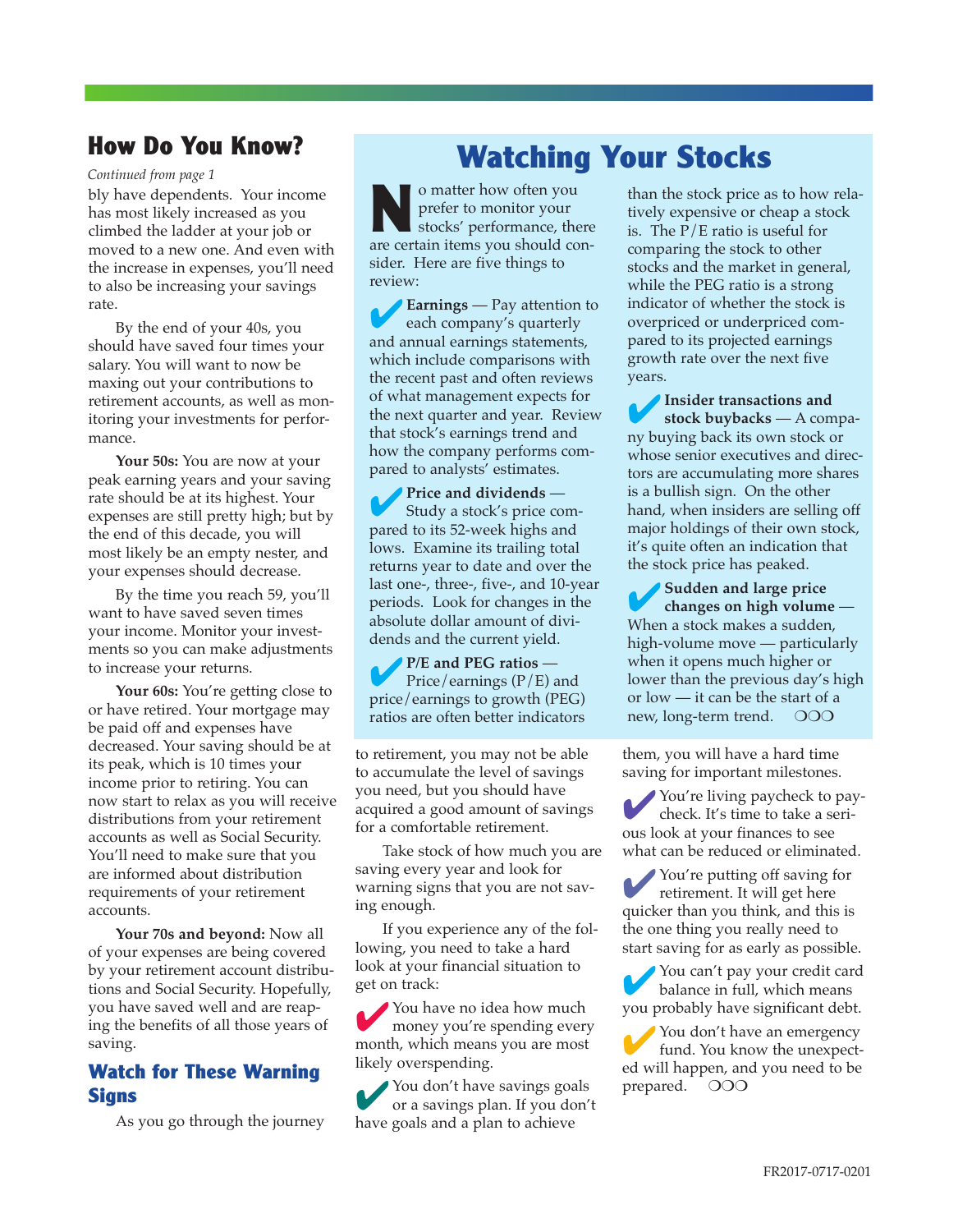## **Advice on Saving for Children**

**Y**our child has finally finished college and started his/her first full-time job. What is the most important financial advice you can give?

Participate in your 401(k) plan as soon as you are eligible. The quality of your child's retirement will largely be determined by the amount of money he/she saves, and a 401(k) plan is a great place for him/her to start. Before marriage, a new home, or other obligations consume his/her entire paycheck, get him/her into the habit of saving. Because the contributions are deducted before he/she even sees his/her paycheck, it's a great way to get him/her into the habit of saving on a regular basis.

Having trouble convincing him/her this is a good strategy? Perhaps some numbers will make the point. Assume your child starts contributing to his/her 401(k) plan at age 25, contributing \$6,000 per year (substantially below the maximum contribution in 2018 of \$18,500), with matching employer contributions of \$3,000. If he/she earns 8% annually, he/she could have a balance of \$2,331,509 at age 65, before the payment of any taxes. What if he/she waits until age 35 to start contributing? At age 65, the balance could be \$1,019,549, still a



substantial amount, but \$1,311,960 lower than if he/she started at age 25. *(This example is provided for illustrative purposes only and is not intended to project the performance of a specific investment vehicle.)*

What if your child still isn't convinced? Consider reimbursing him/her, as part of your annual gifttax exclusion, for any 401(k) contributions. You can reimburse the entire amount or offer to make a partial reimbursement.

Don't let your child procrastinate because there are too many decisions to be made. Just encourage him/her to start contributing, reassuring him/her that none of the decisions is permanent. He/she can review contribution levels, investment choices, beneficiary designations, and other matters at a later date.

If your child has the option to contribute to a regular 401(k) plan or Roth 401(k) plan, suggest contributing to the Roth 401(k). Employer-matching contributions will still be made to a regular 401(k) plan, but your child's contributions can go to the Roth 401(k). Your child won't get a current tax break for contributions made, but he/she will owe no taxes on the contributions or any earnings when withdrawals are made. This can make a huge difference in the amount of money available for retirement.

What if your child doesn't have a 401(k) plan at work? Encourage him/her to contribute to an individual retirement account (IRA). Although in 2018 contributions are limited to \$5,500 compared to \$18,500 for 401(k) plans, IRAs are still a good way to save for retirement. Again, suggest a Roth IRA rather than a traditional deductible IRA, so that qualified withdrawals can be taken with no tax consequences. OOO

## **Set Your Own Debt Limits**

C redit can be a valuable tool<br>that allows you to purchase major items and pay for them over time. But the ready availability of credit also makes it easy to incur more debt than you can comfortably repay. Rather than allowing lenders to set credit limits for you, evaluate your financial situation and determine your own limits.

To find out where you stand with consumer debt, which includes all debt except your mortgage, make a list of your debts and monthly payments. Then calculate your debt-toincome ratio by dividing your monthly debt payments by your monthly net income. The general guideline is that your debt-toincome ratio should not exceed 10% to 15% of your net income, with 20% usually considered the absolute maximum. However, you should consider your own circumstances and decide how much debt you are comfortable with.

Before purchasing something on credit, evaluate whether it makes sense to do so. Some questions to ask yourself include: Should I wait and save the money so I can pay cash? Will the cost of the item increase or decrease in the future? Is it really worth paying interest on the item so I can use it now? Will I still be within my designated debt limits if I add this new debt payment? Will the item still have value after I finish paying for it?

Setting your own debt limit and carefully evaluating whether you should purchase an item on credit should help you keep your debt under control. OOO